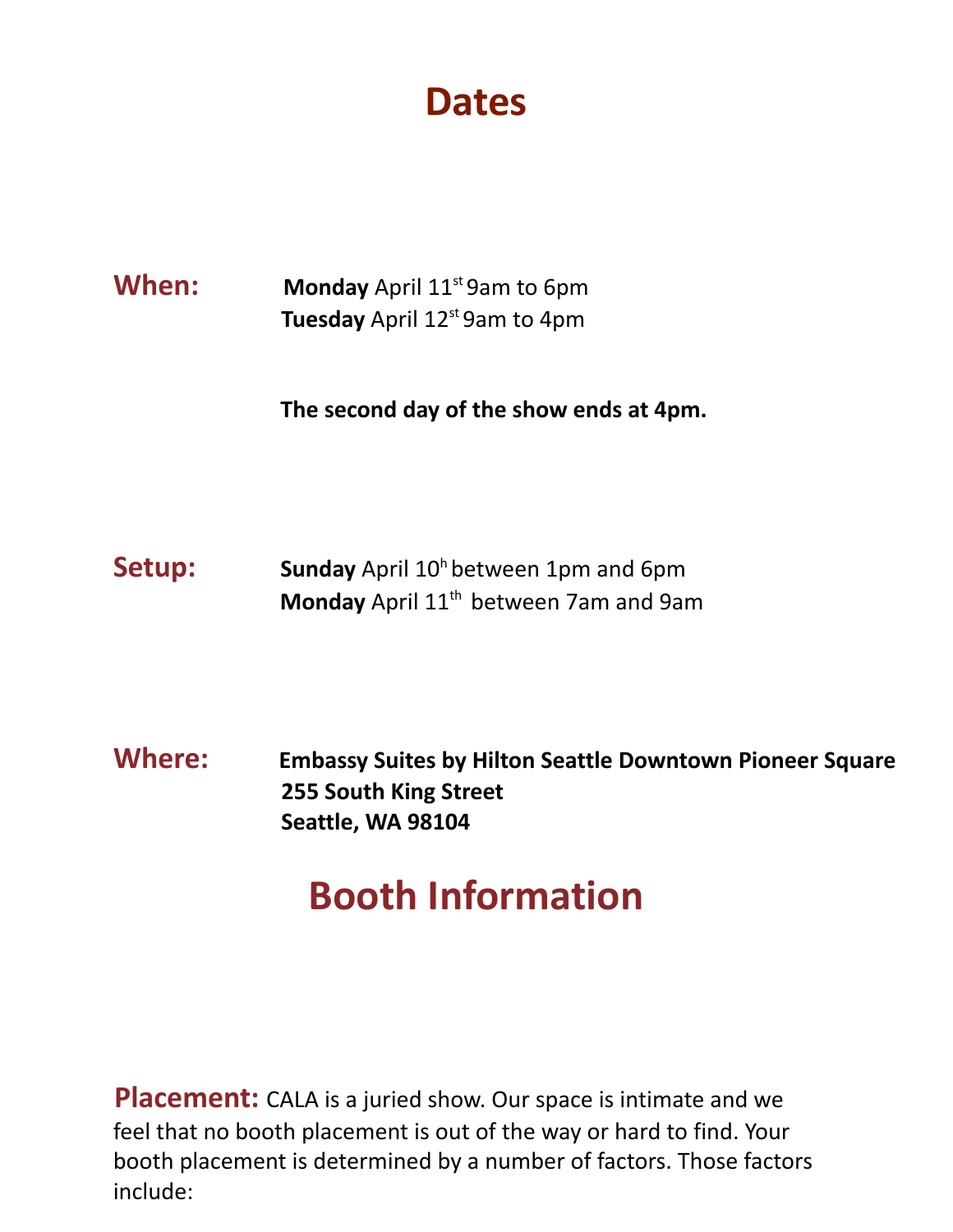- ∙ Submitting your application and payment on time.
- ∙ Previous loyalty to CALA and continued dedication to the success of our show.
- ∙ The product and price point of the lines you'll be exhibiting.

**Booth Numbers:** Your booth number will be posted on our website on Monday, April 4th here http://calashows.com/#directory **Please do not ask for your booth number prior to that date as it will not be available.**

**Floor plans will not be released before the start of the show.**

**Signage:** CALA will provide all booths with signage. Signage will include your business name, booth number and the brand names that you're showing.

**Decor:** We will provide all of the rental equipment you ordered on your application.

In the effort to maintain the aesthetic of the show, please do not bring any of your own racks, tables, and display grids as these will not be allowed in the show.

All your garments and accessories must be displayed on the racks and/or tables provided by CALA.

You may use 1 banner, decoration or poster that does not exceed the size of 2' x 2' in your booth.

Please do not screw, nail or glue anything to our fixtures, the venue floor or walls.

**Racks:** 48" W x 65" H collapsible round tubing chrome garment racks on wheels.

Please do not use the pullouts on each side.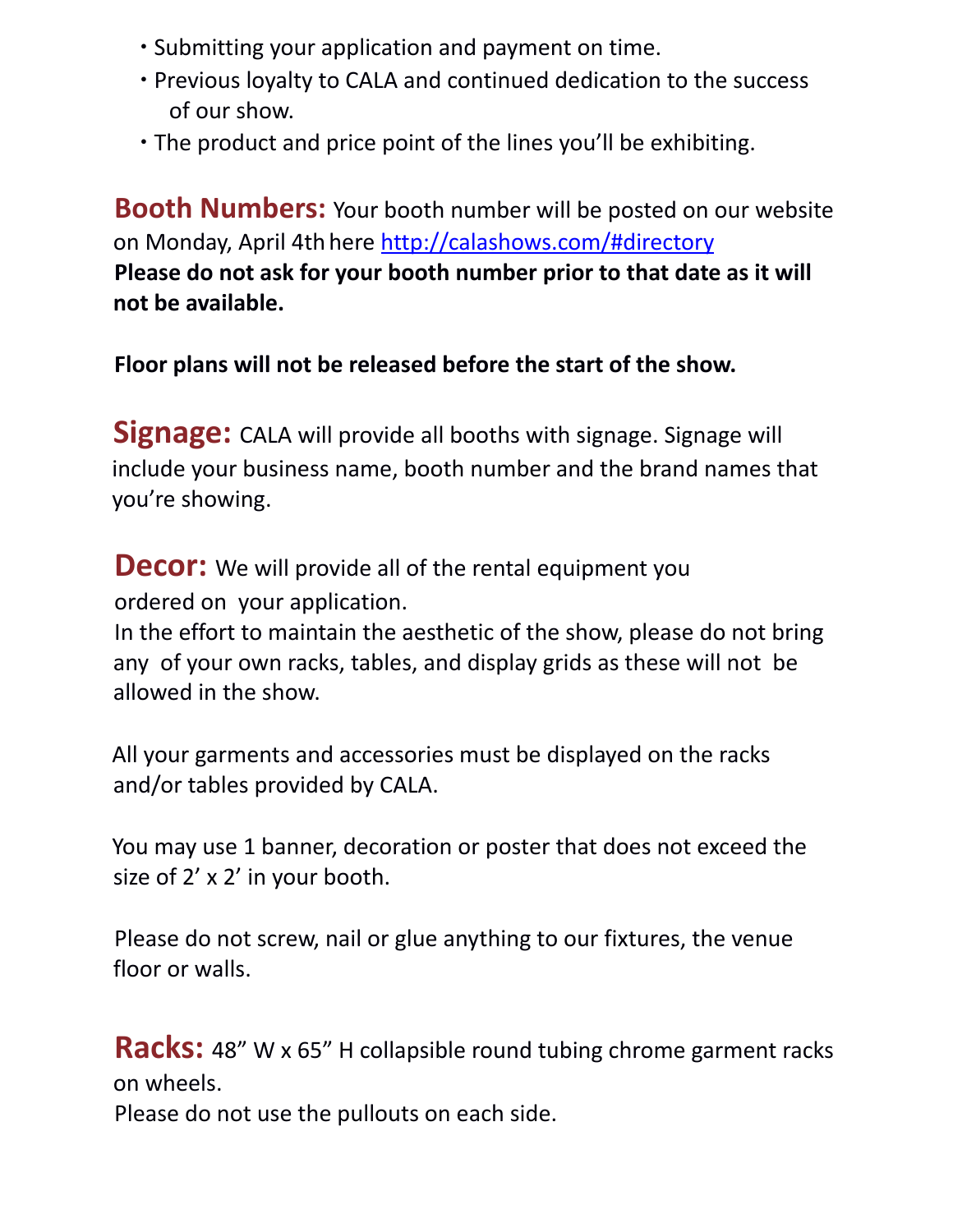

**Booth Power:** \$50. An outlet in your booth will only be available during the show hours; it will not be provided on the setup day.

**Tables:** Each table is 48"W x 30"D x 29"H constructed of high density polyethylene. Each table is supplied with 3 white chairs and 1 trashcan. A fitted white linen tablecloth will be provided.



**Mannequins:** Mannequin rental is \$50 each with a maximum of 2 per booth. They are professional garment maker dress forms adjustable from 63" to 75"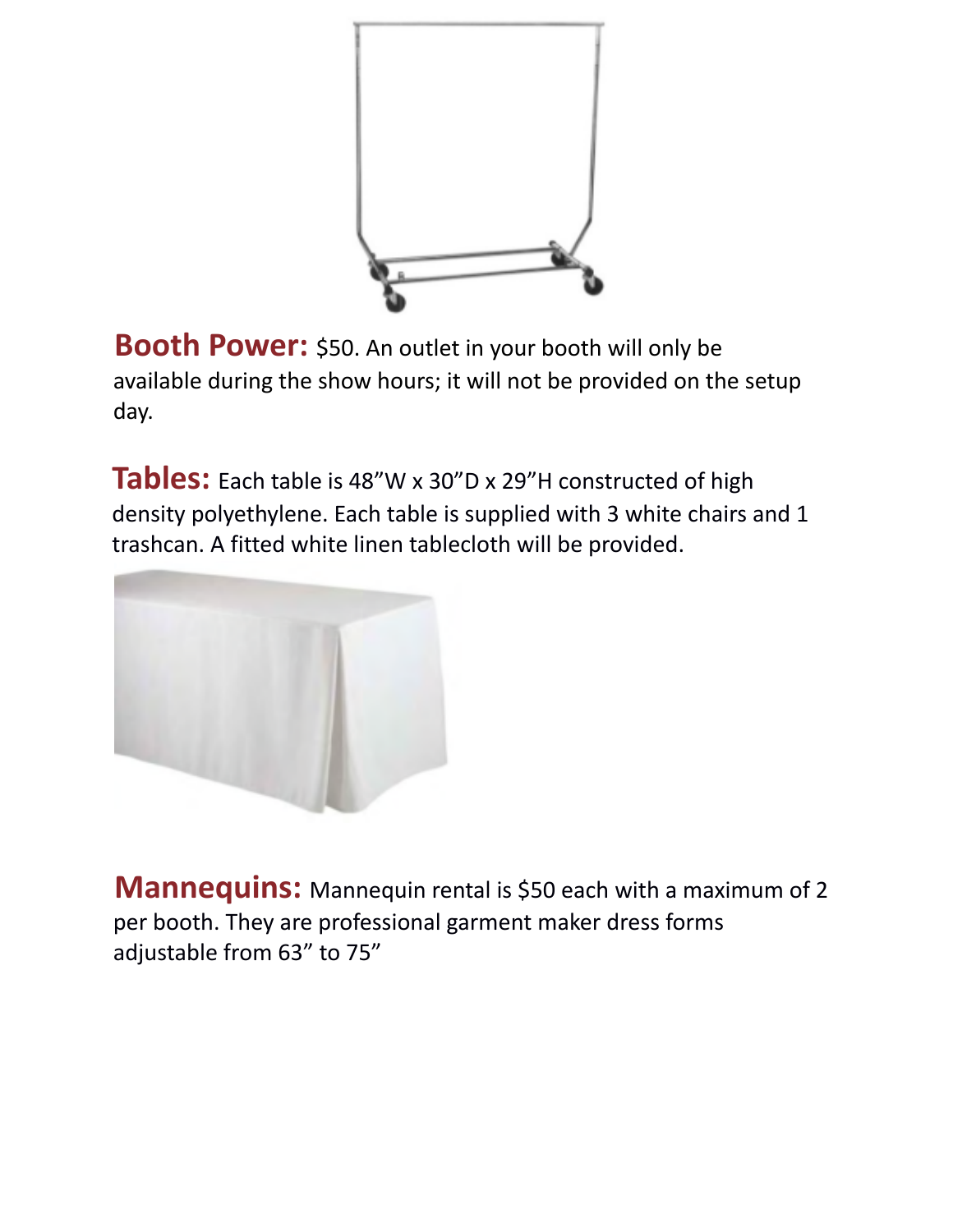

**Extra Hang Bars:** \$10 rental each. Adds a second adjustable horizontal chrome bar to a rolling rack. Used instead of display grids. A rack is not provided with the hang bar.



### **Booth Prices:**

- **8' x 10' - \$700 – (Includes 4 rolling racks, 1 table, 3 chairs)**
- **8' x 14' - \$900 – (Includes 6 rolling racks, 1 table, 3 chairs)**
- **8' x 22' - \$1100 – (Includes 8 rolling racks, 1 table, 3 chairs)**
- **8' x 30' - \$1300– (Includes 10 rolling racks, 2 tables, 6 chairs)**

**Tables may be substituted for racks at no extra charge.**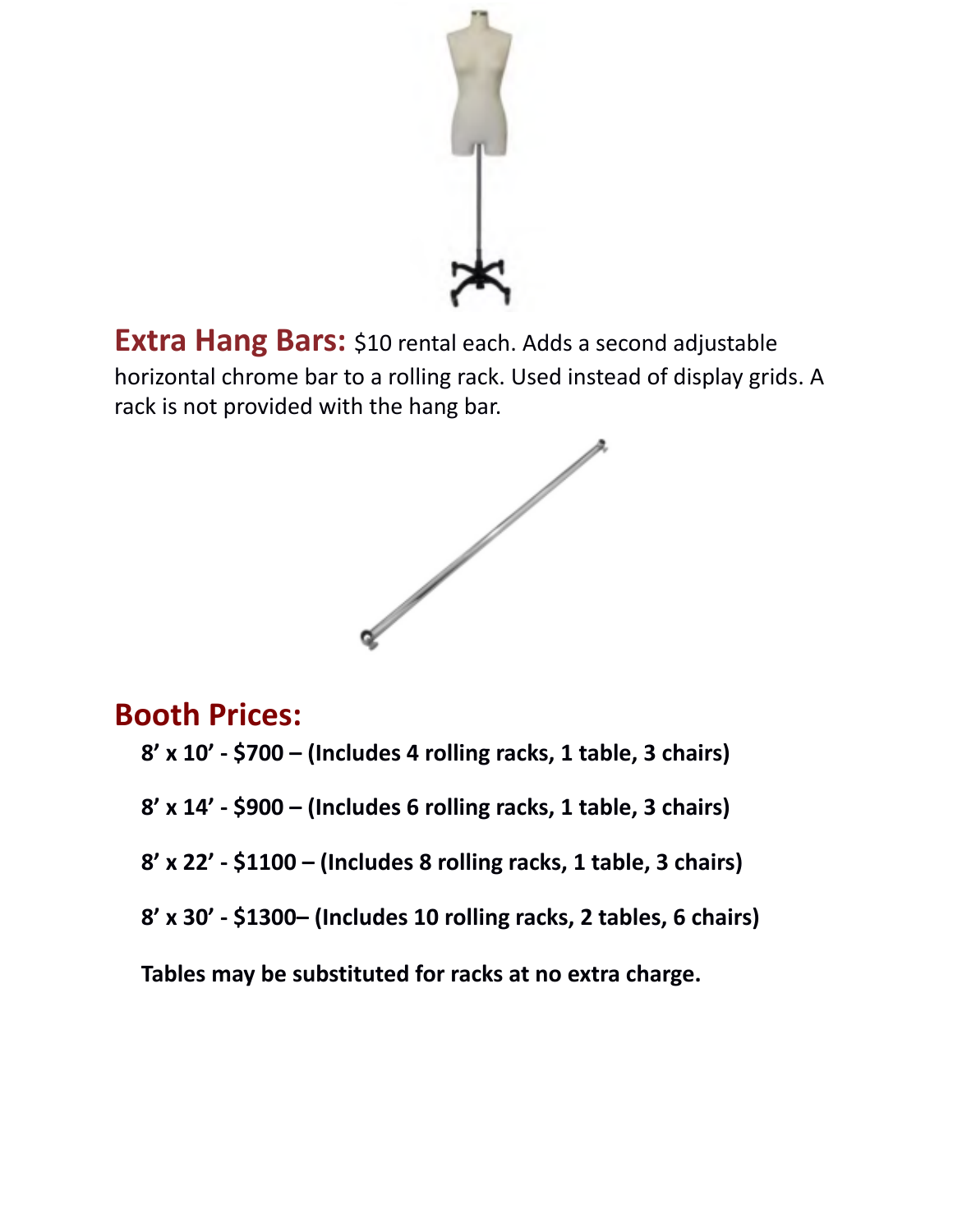# **Hotel Information**

CALA is offering discounted hotel rooms at the venue where the show is taking place. If you're exhibiting you must reserve a room for a minimum of 2 nights.

Each room is \$159/night + tax. This special rate is only available until April 1st **or until the room block is full, whichever comes first.**

To book your room please click on this link: **CALA Show - [Reservation](https://www.hilton.com/en/book/reservation/deeplink/?ctyhocn=SEAPSES&groupCode=CESCAL&arrivaldate=2022-04-10&departuredate=2022-04-12&cid=OM,WW,HILTONLINK,EN,DirectLink&fromId=HILTONLINKDIRECT) Link**

**Shipping**

Apparel Market Transport Inc. ships 95% of the merchandise to CALA and is the preferred shipper of all the CALA shows.

#### **Pickup from San Francisco is on Wednesday April 6th after the San Francisco Show.**

Apparel Market Transport only ships from San Francisco to Seattle, and then Seattle back to Los Angeles. Shipping for the Seattle show is 0.89c/lb each way with a \$200 minimum total charge.

To arrange shipping please contact Gerry Murtagh by email gerry@calashows.com or call (213) 305-6887

If you are shipping with a different carrier such as FedEx or UPS please make sure your packages arrive no more than 5 business days before the show. No packages will be accepted at the venue prior to that date. Please contact the hotel at (206)859-4400 to arrange shipping instructions.

You will be charged a \$200 drayage fee by Apparel Market Transport Inc for your product to enter and exit the venue. No drayage fee will be charged for those who ship with Apparel Market Transport.